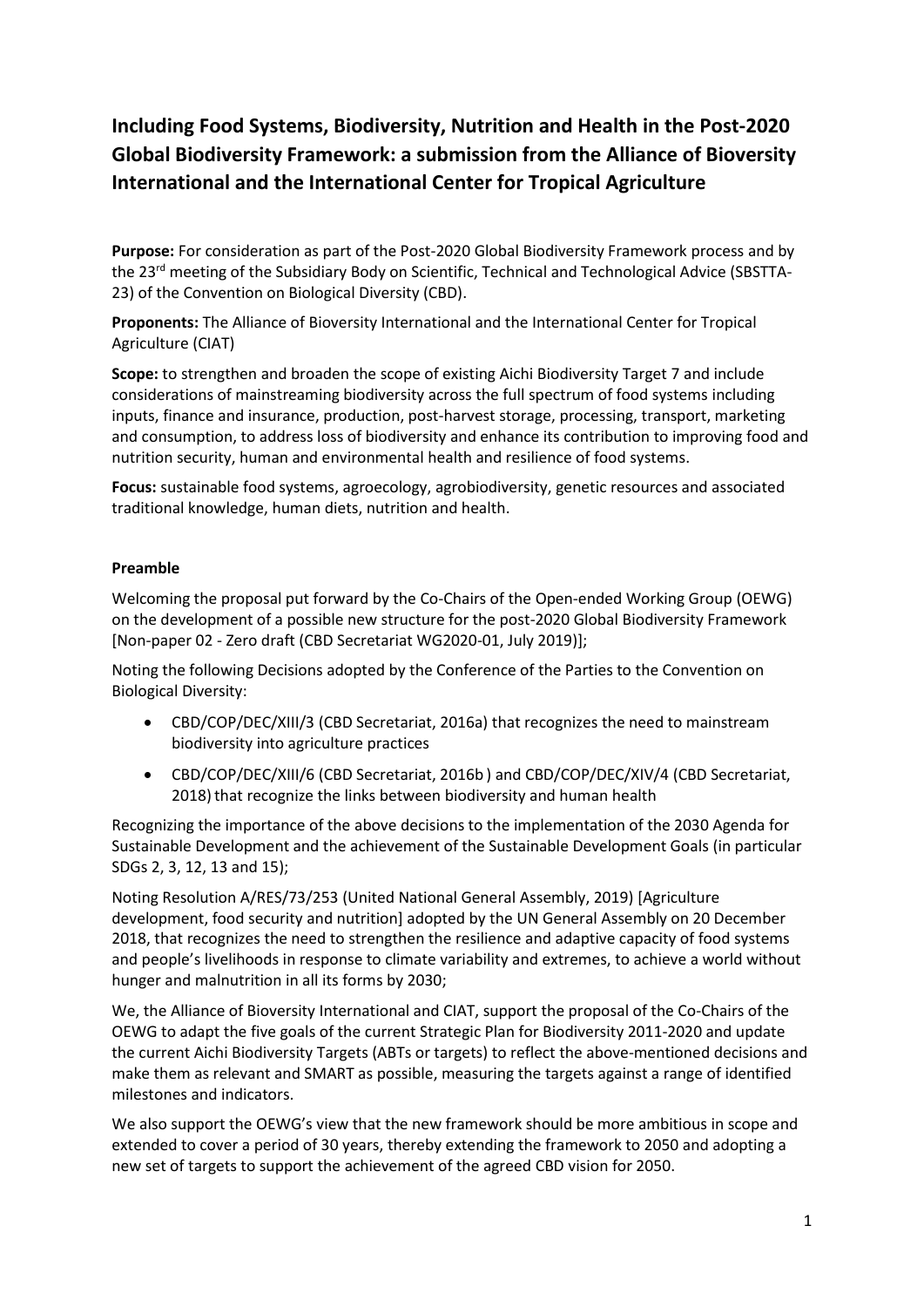Specifically, we propose **to strengthen and broaden the scope of existing Aichi Biodiversity Target 7** *"By 2020 areas under agriculture, aquaculture and forestry are managed sustainably, ensuring conservation of biodiversity"*, taking advantage of the lessons learned in implementing CBD/COP/DEC/VII/32 (CBD Secretariat, 2004) and VIII/23 (CBD Secretariat, 2006), which established the *Cross-cutting initiative on biodiversity for food and nutrition*. The new target would embrace a food systems perspective, which puts biodiversity at its core and makes more explicit the links to sustainable production and consumption mentioned in ABT 4 and biodiversity conservation in ABT 13.

Opportunities should also be sought to reinforce the ties between the Aichi Biodiversity Targets 4, and 13 (as well as 3, 6 and 18) and Sustainable Development Goal 2 (SDG 2 *Zero Hunger: End hunger, achieve food security and improved nutrition and promote sustainable agriculture*). As explained extensively in the rationale below, biodiversity underpins human well-being and contributes directly to support food systems, agricultural productivity, ecosystem functioning, food security and livelihoods among others. In re-wording Target 7, we specifically welcome explicit links and alignment to SDG target 2.4: *By 2030, ensure sustainable food production systems and implement resilient agricultural practices that increase productivity and production, that help maintain ecosystems, that strengthen capacity for adaptation to climate change, extreme weather, drought, flooding and other disasters and that progressively improve land and soil quality*, and target 2.5: *By 2020, maintain the genetic diversity of seeds, cultivated plants and farmed and domesticated animals and their related wild species, including through soundly managed and diversified seed and plant banks at the national, regional and international levels, and promote access to and fair and equitable sharing of benefits arising from the utilization of genetic resources and associated traditional knowledge, as internationally agreed*. We also welcome links and alignment to SDG 3 (*Good Health and well-being: Ensure healthy lives and promote well-being for all at all ages*), SGD 12 (*Responsible consumption and production: Ensure sustainable consumption and production patterns*), SDG 13 (*Climate Action: Take urgent action to combat climate change and its impacts*) and SDG 15 (*Life on earth: Protect, restore and promote sustainable use of terrestrial ecosystems, sustainably manage forests, combat desertification, and halt and reverse land degradation and halt biodiversity loss*).

#### **Rationale**

One of the monumental challenges facing humanity is how to secure universal access to sufficient, nutritious, safe, healthy and affordable food produced sustainably in resilient systems and landscapes, ensuring the conservation and use of biodiversity. Existing agriculture and food systems produce large quantities of food, but not enough of the nutrient-rich foods needed for healthier and sustainable diets. Indeed, satisfaction of these nutritional needs is even more poorly distributed among low income groups. Such systems also undermine biodiversity, including agricultural biodiversity, while contributing to the global public health crisis and to widespread environmental degradation and loss of biodiversity.

Today three staple crops (rice, maize and wheat) account for more than 50% of the plant derived calories consumed globally, while the wide range of nutrient-rich varieties, cultivars and breeds of plants and animals and wild species used by humanity throughout history are being forgotten and lost, and traditional knowledge on the use of these species eroded. The recent State of the World's Biodiversity for Food and Agriculture report (SoW-BFA) (FAO, 2019a), the first global assessment of biodiversity for food and agriculture worldwide, and the first ever Intergovernmental Science-Policy Platform on Biodiversity and Ecosystem Services (IPBES) Global Assessment Report on Biodiversity and Ecosystem Services (IPBES, 2019) present alarming pictures of unprecedented biodiversity loss caused by current food systems and future scenarios of accelerated rates of loss if we fail to act immediately. The second note of the High Level Panel of Experts (HLPE) on Food Security and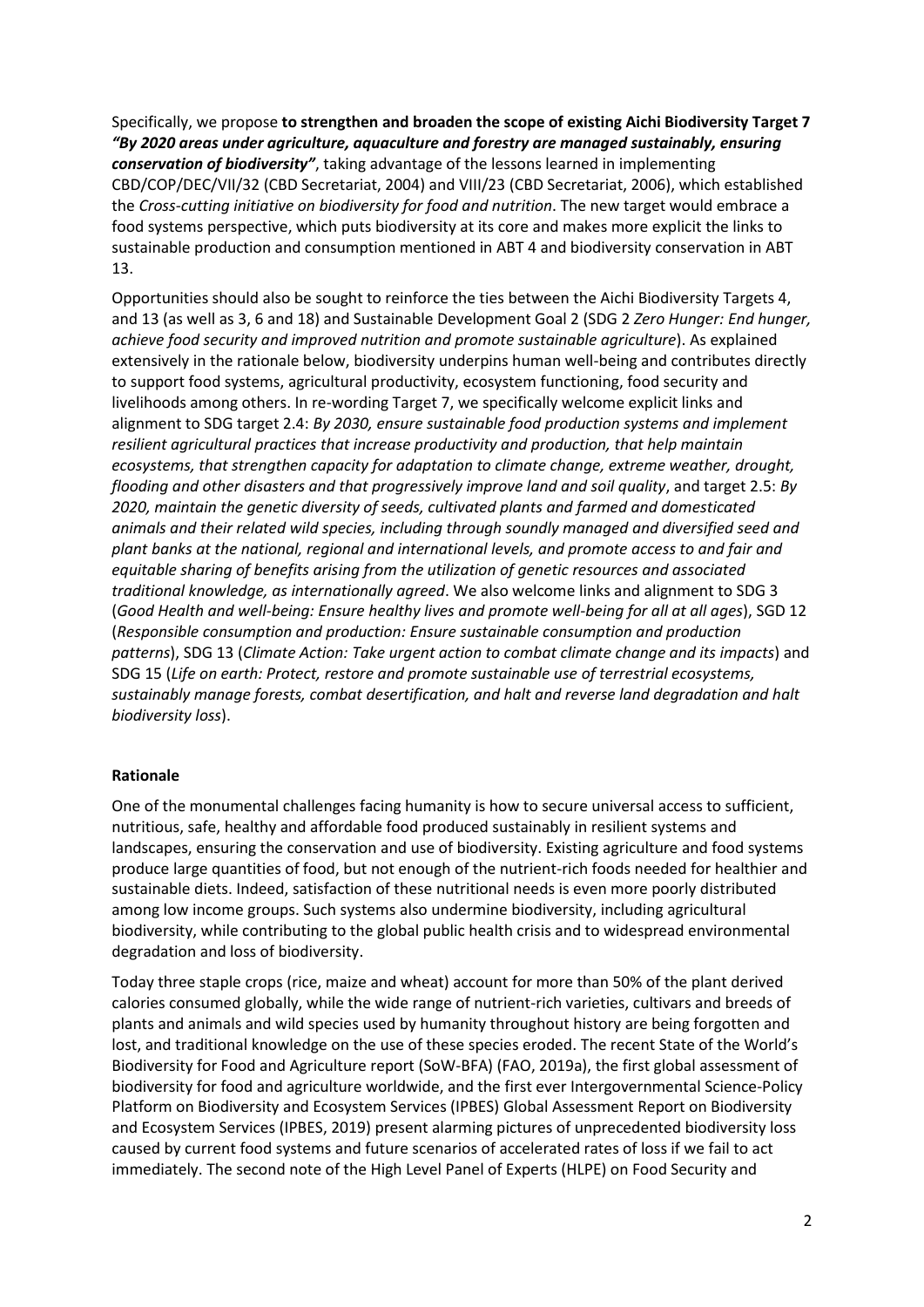Nutrition on Critical and Emerging Issues for Food Security and Nutrition, also identifies the decline of the diversity of our food production systems as one out of nine major critical emerging issues (HLPE, 2017a).

The SoW-BFA warns that, despite growing evidence of biodiversity's key role in food security and nutrition, the diversity of food production systems worldwide is in decline. Of the thousands of plant and animal species cultivated or raised for food in the past, fewer than 200 currently contribute substantially to global food output and only nine account for 66% of total crop production. In 48 years, from 1961 to 2009, diets worldwide have become increasingly similar, dominated by rice, maize and wheat at the expense of a rich global food biodiversity marginalized by specialized modern agricultural production systems (Khoury et al., 2014).

The second note of the High-Level Panel of Experts on Food Security and Nutrition on Critical and Emerging Issues for Food Security and Nutrition states that:

"*modern agricultural practices are reducing available agrobiodiversity while it is the most needed to address challenges. […] Thousands of plant species and livestock breeds have been raised throughout human history, for food, feed, fibre, shelter and fuel. Since the 1900s, some 75 percent of plant genetic diversity has been lost as farmers worldwide have discarded their multiple local varieties and landraces for genetically uniform, high-yielding varieties. Today, about 30 crops provide 95 percent of human food energy needs and 75 percent of global food production is based on 12 commercial crops and five animal species. The consequences of the gradual erosion of the rich biodiversity of plant varieties and animal breeds need to be better assessed, in particular for the inhabitants of threatened ecosystems, such as deserts, mountains, forests, coastal belts, wetlands and arid regions. Mapping and assessing agrobiodiversity within and between ecosystems, and better understanding their role for sustainable agricultural production could be a priority area for FSN"* (HLPE, 2017a).

The IPBES assessment reports the extinction of 559 of the 6,190 domesticated breeds of mammals used for food and agriculture (over 9%) while 1,000 more are threatened (IPBES, 2019). Data from the USDA indicated that over 80% of crop varieties utilized in the 19<sup>th</sup> Century had disappeared by 1990 (Fowler, 1994). In Mexico, less than 20% of maize landraces cultivated in the 1930's was still cultivated in the 1990's while in China the number of wheat varieties cultivated dropped from over 10,000 in the 1950's to less than 1,000 in the 1970's. And a study for Latin America indicated that 16 to 22% of wild relatives of peanut, potato and black-eyed bean are threatened with extinction by 2055 (FAO, 1997).

The IPBES report goes on to highlight that the loss of local varieties and breeds of domesticated plants and animals, as well as their wild relatives, poses a serious risk to global food security and undermines the resilience of many food systems to threats such as pests, pathogens and climate variability, including extreme weather events (IPBES, 2019).

While biodiversity rapidly disappears, the number of undernourished people has increased to 821 million (FAO, IFAD, UNICEF, WFP and WHO, 2019), signaling a rise in world hunger and a reversal of trends following a prolonged decline. Child stunting remains unacceptably high with approximately 151 million children affected and 51 million children wasted. At the same time, one in eight adults are obese—over 672 million people worldwide—and three out of four deaths are caused by noncommunicable, diet-related diseases (e.g. diabetes, cancer, cardio-vascular diseases), particularly in emerging economies and in low-to-middle income countries (HLPE, 2017b). While about 2 billion people lack the key micronutrients they need for physical and mental development such as iron and vitamin A, a case of concern is the huge increase in the supplement industry selling pills with health claims unsupported by science to otherwise healthy people (Couzin-Franzel, 2015; Guallar *et al*., 2013), rather than focusing on biodiversity as a sustainable solution.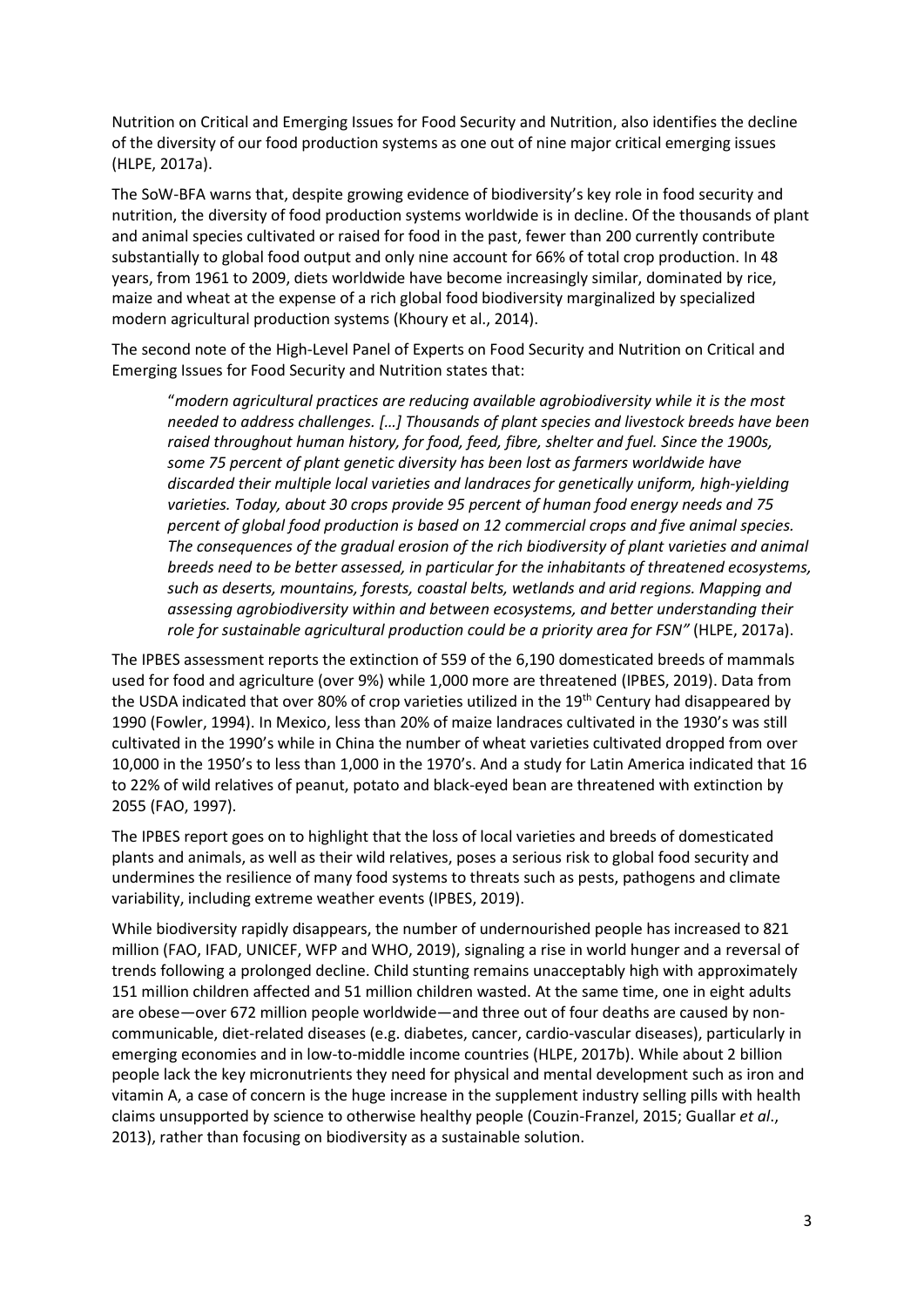Underutilized food biodiversity<sup>1</sup> provides valuable macro- and micronutrients, as well as beneficial bioactive non-nutrients that contribute to dietary health, a requisite target for achieving Sustainable Development Goal 2 by 2030. This food biodiversity represents a natural wealth for many countries yet most fail to value and conserve it adequately for this purpose. Even a relatively small terrestrial land area such as the Pacific islands demonstrates the unique wealth of food biodiversity. Many Pacific islands harbor globally significant unique and novel varieties of locally important species (e.g. banana, pandanus, breadfruit, taro, yam), which often have higher nutrient contents than more commonly consumed imported varieties that dominate their markets. Yet, many of these nutrientrich traditional varieties are disregarded for a variety of socio-economic or political reasons. In the case of some local banana varieties, the pro-vitamin A carotenoid content ranged from as little as 1μg to as much as 8500μg per 100g of edible portion, more than a 1000-fold greater than the common Cavendish variety bananas. This is a nature-based solution that is locally and culturally appropriate for addressing micronutrient deficiency.

Business-as-usual clearly carries too much cost with serious repercussions on human health and nutrition - resulting in additional burdens on health services and care – but also reinforcing negative drivers with impacts on climate change and the environment.

Modern food systems contribute significantly to major environmental issues, including biodiversity loss, 19–29% of global greenhouse gas emissions, contamination and shortages of water, ecosystems pollution, and land degradation. Of the different earth ecosystem components assessed in the sixth Global Environment Outlook (GEO 6) report, biodiversity health is the most affected by environmental degradation with adverse impacts on the resilience of ecosystems, including agricultural systems and food security (UN Environment, 2019). The irreversible loss of biodiversity has been identified as the global environmental problem that has already exceeded safe planetary boundaries (Rockstrom *et al*., 2009; Steffen *et al*., 2015).

Such a situation, with its massive contribution to biodiversity loss and poor diets, is no longer tolerable. We need to move urgently beyond standard practices to achieve a global food system transformation (IPES-Food, 2016; Caron *et al*, 2018). One that is centered on safeguarding, creatively using, and celebrating the rich diversity of food plants and animals that sustain all of us and that puts biodiversity at the heart of food systems so that they are more sustainable, resilient, and equitable and better equipped to provide healthy, culturally appropriate and delicious food to all, thus contributing towards the achievement of relevant SDGs.

The negotiations of the Post-2020 Global Biodiversity Framework offer a unique opportunity for parties and partners to commit and mobilize, provide real political will and leadership and coalesce action around the transformation of agriculture, food systems and diets based on conservation and use of biodiversity. Creative approaches are required to utilize biodiversity for food and agriculture and to diversify food systems, supply chains and public food procurement, including innovative approaches that incentivize demand and desirability for food biodiversity. Only when we are actively using biodiversity for sustainable farming and food systems that deliver diverse, nutritious foods can we hope to effectively safeguard this green gold for future generations and reverse current alarming rates of biodiversity loss.

Recent pilot-scale initiatives such as the GEF-supported Biodiversity for Food and Nutrition (BFN) project<sup>2</sup> have demonstrated the often-superior nutritional value and additional benefits of much of our underutilized food biodiversity by using innovative research partnerships and approaches to increase the knowledge, appreciation, awareness and utilization of this diversity encompassing both cultivated and wild edible species. BFN partners Brazil, Kenya, Sri Lanka and Turkey have prioritized a rich diversity of neglected and underutilized species and varieties for healthier diets and improved

**.** 

<sup>&</sup>lt;sup>1</sup> Food biodiversity is the diversity of plants, animals and other organisms used for food, both cultivated and from the wild (Bioversity International, 2017)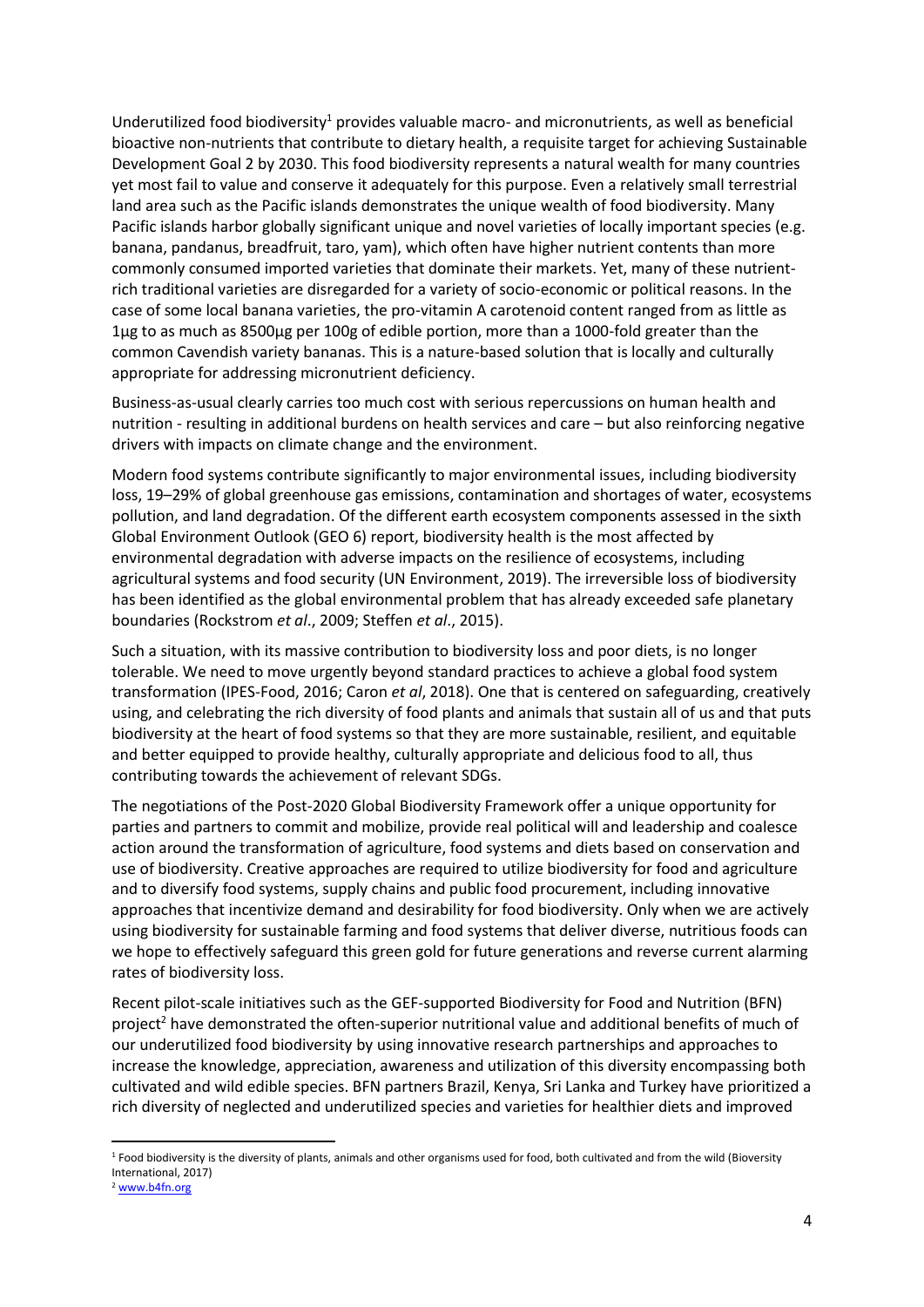nutrition, and used this knowledge to mainstream these species and their diversity into production and consumption systems, including linking biodiversity to school meals and public food procurement, into food-based dietary guidelines, and into markets including sustainable gastronomy and tourism. These innovations and approaches are visionary in meeting the challenges of environmental sustainability, improved diet-related health and nutrition and improved livelihoods in the 2030 sustainable development context, as well as putting the conservation of biodiversity on a much stronger footing. In Brazil and Kenya, for example, the project's mainstreaming efforts resulted in the endorsement of national policy instruments that promote the conservation and sustainable use of food biodiversity (Hunter et al., 2019).

Not only does mainstreaming biodiversity in this way bring health and nutrition benefits, it contributes significantly to reducing the environmental impact of the food system as well as improving its resilience. Much of this food biodiversity is maintained by smallholder farmers, including indigenous peoples and local communities, using agroecological principles and practices, in diversified farming systems and landscapes, with limited external inputs of water and chemicals, and is locally adapted to climate variations. A food system transformed in this way contributes significantly to reducing biodiversity loss, greenhouse gas emissions, contamination and shortages of water, ecosystems pollution, and land degradation. In addition, it provides income generation benefits, especially for the youth, as a result of diversification options; it also contributes to empowerment of vulnerable groups including women and Indigenous people and local communities.

Yet, players in the global food system are slow to respond to needed change. Harmful subsidies and perverse incentives are still employed, and structural barriers to diversification are still present in the system (The Food and Land Use Coalition, 2019). The global food system remains locked into delivering largely cheap, unhealthy food with a huge environmental footprint and escalating public health budgets, at the cost of diversity on farms and in agricultural landscapes (IPES-Food, 2016; TEEB, 2018a). While the recent Food and Land Use Coalition report (2019) shows that producing healthy, sustainable food would cut food prices, as land ecosystem health improves. The IPES Food study (2016) focused its attention on the path dependency and lock-ins of the current food system, dominated primarily by concentrated corporate power and profit motivations above human and natural values. This, as well as the need for transformative change, was also highlighted in the Theory of Change section of the TEEB AgriFood Framework report (2018a).

Achieving the transformative change needed requires certain key actions and pathways, including the diversification of food production and consumption, as proposed by FAO and others (FAO, 2014; FAO, 2018ab; FAO, 2019b; IPES-Food, 2016; Bioversity International, 2017). A **first critical pathway** is to urgently safeguard and conserve the remaining globally important genetic diversity including varieties, landraces and breeds, and wild relatives of crops and livestock *in situ* (in protected areas under sustainable management and use, on farm and through other effective area-based conservation measures (OECMs)) and *ex situ* in order to halt and reverse biodiversity loss - currently a remit of ABT13. The **second pathway,** which simultaneously addresses concerns expressed in ABTs 4, 7 and 13, is to provide support for more comprehensive biodiversity mainstreaming innovations as well as investments in sustainable and diverse production landscapes and practices that value, conserve and creatively and sustainably use genetic resources for food and agriculture. For instance, support for biodiversity-friendly management practices in crop, livestock, forestry and aquaculture production systems that make use of nutrient-rich species and varieties. This involves identifying innovations such as using the power of farm bill subsidies and public food purchasing to drive diversification; the linking of smallholders to school markets to supply local foods derived from native biodiversity for healthier school meals; the education and public awareness of consumers, leveraging peoples' attachment to food cultures, traditions, and the identity of terroir; the incorporation of food biodiversity and traditional knowledge into food-based dietary guidelines and additional market opportunities. The **final pathway** in this transformative change is the promotion of sustainable and healthy diets, empowering consumers to improve the healthiness and biodiversity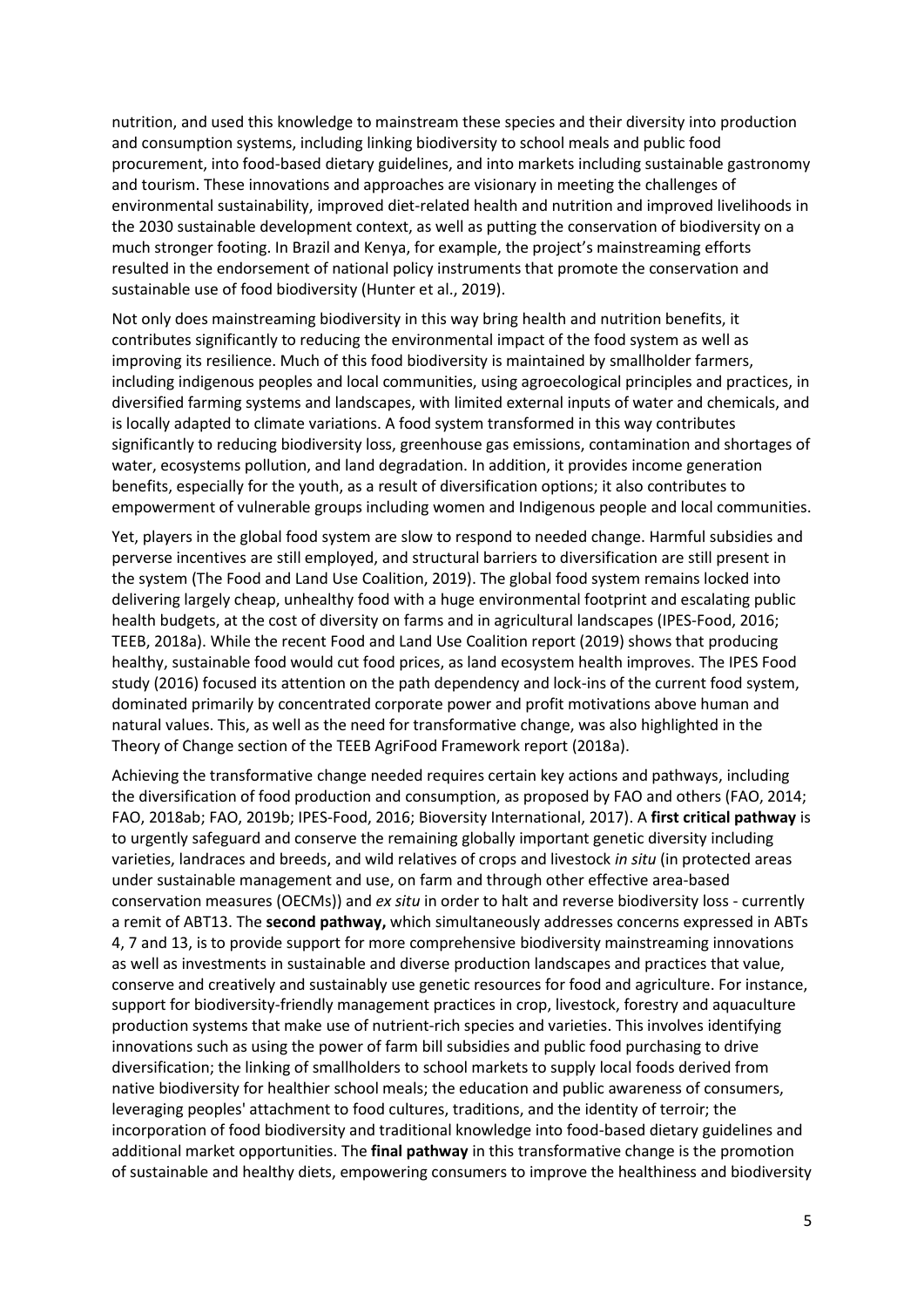of their diets, and thus creating greater demand and desirability for food biodiversity (linking to ABT 4).

It is with this rationale in mind that we propose to substitute the language of the existing Aichi Biodiversity Target 7 with one that secures and promotes more sustainable and nutritious food systems based on biodiversity. The new target would make the links to Aichi Biodiversity Targets 4 and 13 more explicit and would actively promote the sustainable management and use of biodiversity, incorporating measures that conserve biodiversity for food and agriculture to ensure and strengthen the resilience and adaptive capacity of food production and simultaneously contribute to diversified, healthy and culturally-relevant nutrition for today's and future generations, thus contributing to the achievement of the Agenda 2030 for Sustainable Development.

This proposed new target focuses on mainstreaming currently underutilized food biodiversity that holds significant potential for improving diets and nutrition while making food systems resilient and protecting ecosystem services. Doing so will help food systems move beyond producing just more food towards finding solutions that nourish people and protect the planet in ways that can be sustained environmentally, economically and culturally.

## **Proposed new target to strengthen the existing Aichi Target 7 and associated milestones and indicators**

## *Proposed revised target*

By 2050 food security and nutrition are ensured to all people in an inclusive manner based on diversified, resilient and sustainable food production systems that apply agroecological principles and practices while conserving and sustainably using biodiversity and ecosystem services

This target can be achieved by doubling the total food production by 2050 in developing countries and emerging economies, and by achieving a stepwise increase in the percentage of food produced meeting the criteria of this target, having 2020 as the baseline - 20% by 2030, 50% by 2040 and 100% by 2050 [linked to SDG 2, 3, 4, 12, 13, 15 and 17 and 2050 Biodiversity Vision]. Possible milestones are elaborated below.

# *Proposed revised milestones for 2030 and 2040, linked with SDGs 2, 3, 12, 13 and 15*

1. By 2025 all parties have put in place laws, policies and programs that promote food security and improved nutrition from healthy, diverse and safe diets in an inclusive manner to all, in particular the poor and people in vulnerable situations, so as to address by 2030 the nutritional needs of all and in particular of children, adolescent girls, pregnant and lactating women and older persons

# *[linked to SDG 2, targets 1 and 2; SDG 3, targets 1 and 2, and possibly 4; SDG 4, target 2; SDG 12, possibly targets 5 and 6]*

2. By 2025, all parties have put in place laws, policies and programs that incentivizes diversification of food production systems applying agroecological principles and practices and conserving and sustainably using biodiversity and ecosystem services, that strengthen capacity for adaptation to climate change, extreme weather, drought, flooding and other disasters and that progressively improve land and soil quality

# *[linked to SDG 2, 12, 13, 15]*

3. By 2030, at least 20% of total food production come from diversified, resilient and sustainable food production systems, applying agroecological principles and practices and conserving and sustainably using biodiversity and ecosystem services, that strengthen capacity for adaptation to climate change, extreme weather, drought, flooding and other disasters and that progressively improve land and soil quality.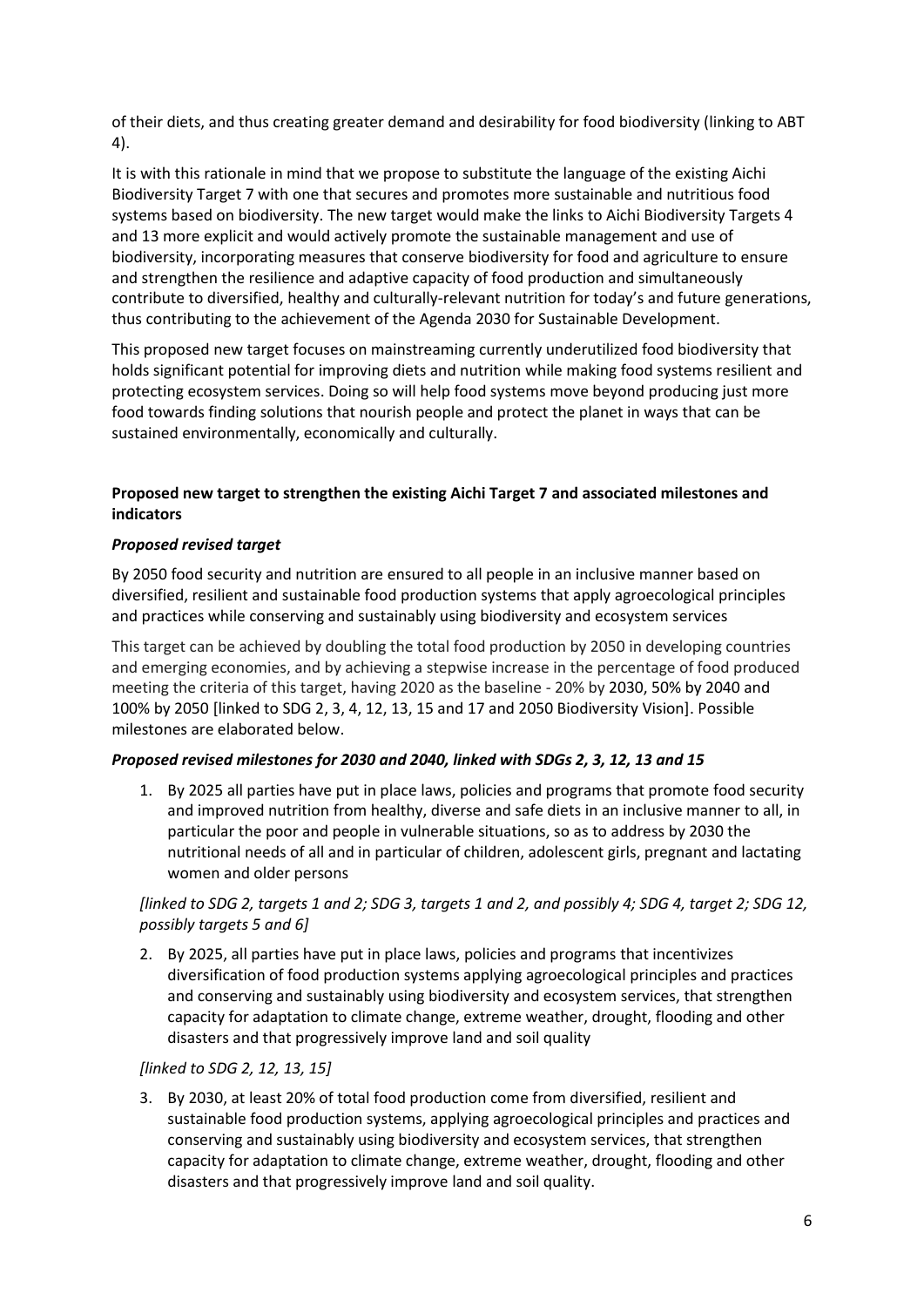*[linked to SDG 2, target 4; SDG 4, targets 4 and 7; SDG 12, targets 1 and 2, and possibly 3; SDG 13, targets 1 and 2, and possibly 3; SDG 15, targets 1, 4 and 9, and possibly 3]*

4. By 2030, parties have built up nutritional compositional value information of available food biodiversity and have information and capacity built on its propagation/reproduction, cultivation/growth, harvesting, storage, marketing and use.

*[linked to SDG 15, target 9; SDG 17, targets 6, 7, 9 and 18]*

5. By 2030, food procurements mechanisms incorporate increased diversity of nutritious and safe foods from local, sustainable and resilient sources, with increased use of local underutilized food biodiversity, of domesticated and wild species

*[linked to SDG 12, target 7]*

6. By 2040, 50% of total food production should come from diversified, resilient and sustainable food production systems, applying agroecological principles and practices and conserving and sustainably using biodiversity and ecosystem services, that strengthen capacity for adaptation to climate change, extreme weather, drought, flooding and other disasters and that progressively improve land and soil quality

*[linked to SDG 2, target 4; SDG 4, targets 4 and 7; SDG 12, targets 1 and 2, and possibly 3; SDG 13, targets 1 and 2, and possibly 3; SDG 15, targets 1, 4 and 9, and possibly 3]*

## *Possible indicators and baseline information*

We acknowledge and support the indicators under current ABT 7 (e.g. Proportion of agricultural land under productive and sustainable agriculture). The proposed ones below would however strengthen the new proposed ABT 7 towards more sustainable food production systems:

- Number of countries implementing the *Voluntary Guidelines on Mainstreaming Biodiversity into Policies, Programmes and National and Regional Plans of Action on Nutrition and Voluntary Guidelines on Food Systems and Nutrition (to be endorsed by CFS in 2020)*, as well as other relevant instruments, tools and voluntary guidelines for transforming food systems
- Number of countries that have mainstreamed biodiversity for food and nutrition into relevant national development strategies and plans including National Biodiversity Strategy and Action Plans (NBSAPs), Multi-sectoral Nutrition Plans, National Agricultural Plans, National Climate Change Adaptation Programmes of Action (NAPAs) and National Climate Change Adaptation Plans (NAPs) and other relevant national development strategies and plans
- Number of countries with policies in place which provide subsidies/incentives for the sustainable production of healthy biodiverse foods
- Proportion of countries that have increased production and availability of food biodiversity with sustainable agricultural management practices
- Number of best practices for mobilizing nutritionally-rich biodiversity to improve dietary diversity identified and promoted
- Number of countries that have in place national food-based dietary guidelines which highlight the importance of food biodiversity not only for healthy diets and nutrition outcomes but also the many other multiple benefits including environmental sustainability and social equity
- Number of databases with food composition tables which include reliable nutritional value information on food biodiversity and associated traditional knowledge
- Number of people trained to deploy and benefit from nutritionally-rich biodiversity
- Number of new markets developed for food biodiverse products with high nutritional value
- Economic survey/analysis indicating income levels changing due to sales of nutritionally-rich biodiverse products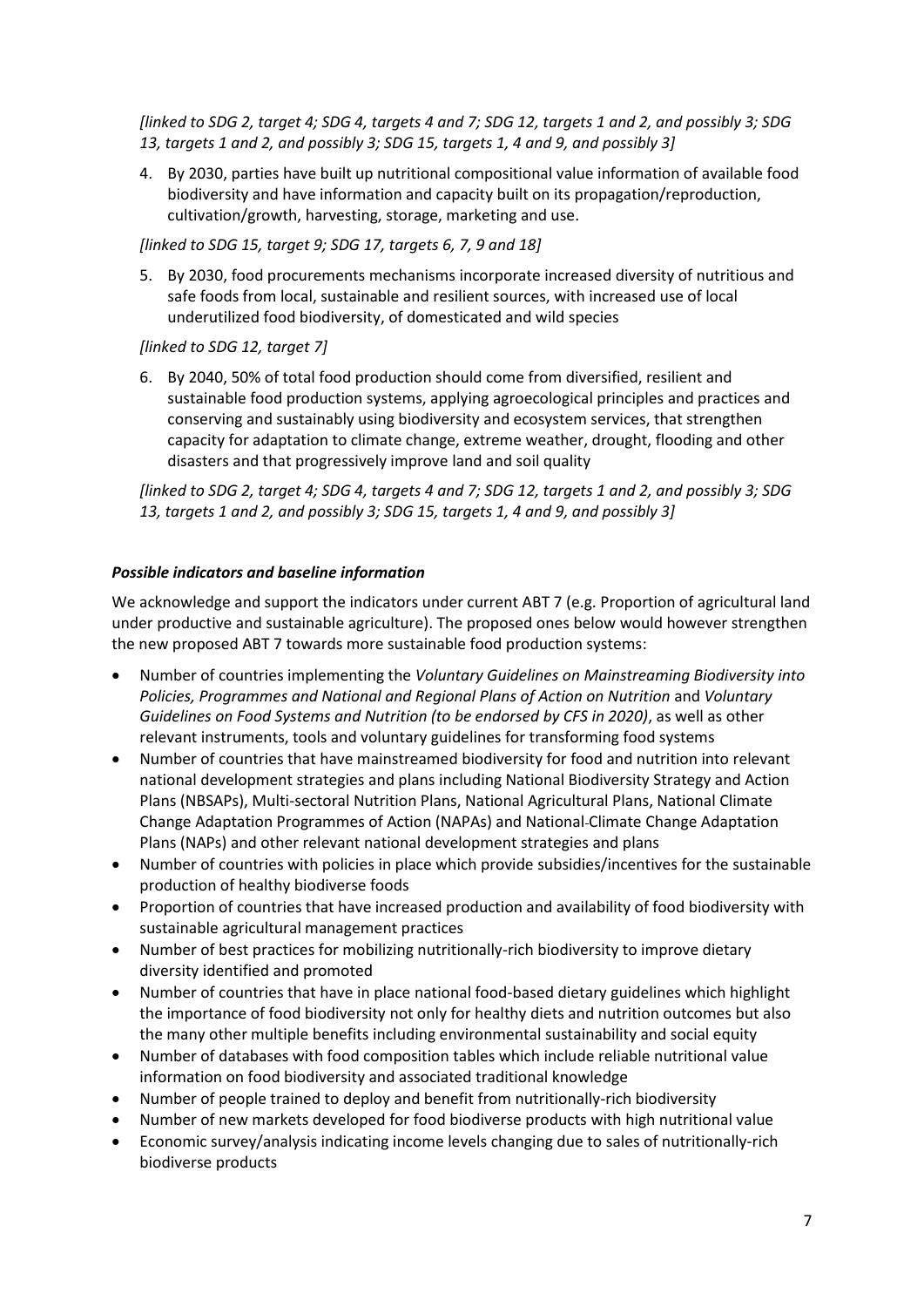- Number of information events conducted that foster greater appreciation of consumers, policy makers and others, of nutritionally-rich biodiversity as a resource for development and wellbeing
- Number of publications highlighting nutritionally-rich biodiversity, recipes and processing methods developed
- Number of people consuming 400 gr of fruits and vegetables per day as per World Health Organization (WHO) recommendations
- Etc.

# **Implementation approaches**

The Alliance of Bioversity International and the International Center for Tropical Agriculture (CIAT) together with key partners such as FAO, country governments, civil society and industry, including other CGIAR centres, would be well placed, if invited by the CBD, to lead, coordinate and provide technical support to the implementation, monitoring and reporting of the proposed target.

The Alliance deliver solutions that harness agricultural biodiversity and sustainably transform food systems to improve people's live. It brings in-depth expertise in the generation and dissemination of relevant knowledge, including support of policy dialogue to ensure evidence-based decisions and impact. For example, Bioversity and CIAT are managing partners of the CGIAR Research Program on Agriculture for Nutrition and Health, working on issues of nutrition-sensitive food systems with country partners across Latin America, Asia, and Africa. The Alliance carries out research and communications on how to make food and nutrition policies, programs, and investments more effective to improve diets and nutrition. The Alliance has worked with the UN Rome-based agencies (FAO, World Food Programme, International Fund for Agricultural development, FAO Committee on World Food Security, and United Nations System Standing Committee on Nutrition) to mainstream nutrition-sensitive agriculture into their work, and is joining with the CGIAR Research Program on Climate Change, Agriculture and Food Security, led by CIAT, in its support of its partnership with the Rome-based agencies.

The Alliance could therefore mobilize global, regional and national coalitions for action for effective implementation of the proposed target and could collectively facilitate an integrated approach across agricultural and other sectors and countries, to promote good practices, collect data, continue to develop metrics and indicators and report on progress, as well as promote capacity development, sharing of knowledge and cross-fertilization of ideas. Both the Alliance and FAO recognize the importance of biodiversity mainstreaming for safeguarding diversity and promoting nutrition and have considerable experience and expertise supporting the implementation of the CBD's Programme of Work on Agricultural Biodiversity. Often leading global implementation of multi-country projects, they have worked with countries to mainstream biodiversity in production landscapes (Mijatovic et al. 2018). These activities are closely aligned with recent CBD decisions on health and biodiversity, which highlight mainstreaming biodiversity in the health sector as essential for halting biodiversity loss and promoting human health and well-being.

This implementation partnership would bring together a significant portfolio of biodiversity mainstreaming experiences including research expertise, partnerships and networks, relevant voluntary guidelines and other instruments including mainstreaming guidelines and toolkits. Both organizations have extensive expertise in knowledge management, policy analysis, conservation actions, value chain development and system-wide capacity development that empowers people and strengthens organizations and institutions.

Bioversity International and FAO - as co-lead organizations for the CBD's *Cross Cutting Initiative on biodiversity for food and nutrition* and implementing and executing agencies respectively for the GEF-supported pilot project, *Biodiversity for Food and Nutrition* (BFN) - bring considerable expertise,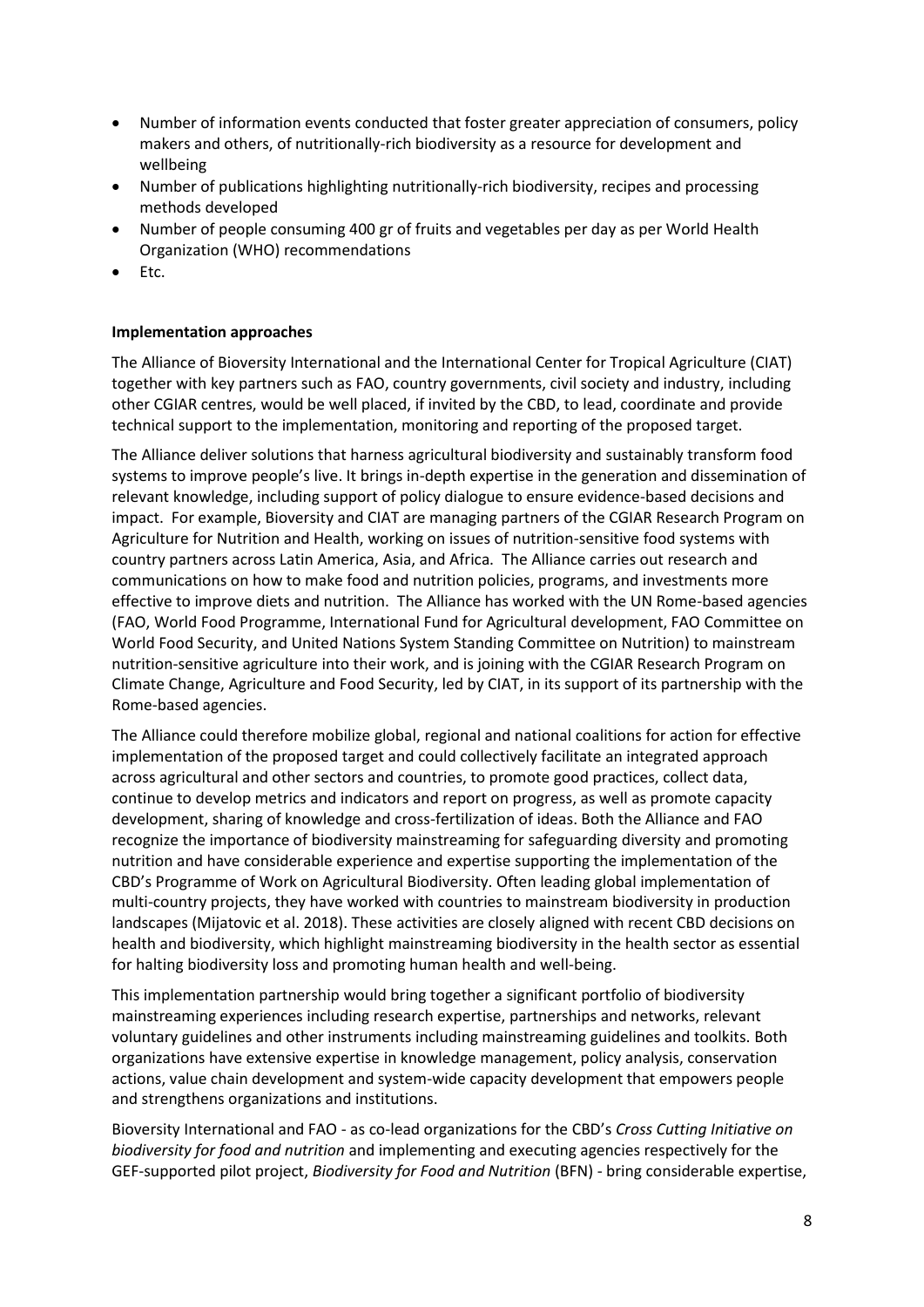partnerships and networks in the field of mainstreaming biodiversity across relevant sectors and food systems for improved diets and nutrition.

Bioversity International and FAO are also key partners of the *Interagency Liaison Group on Biodiversity and Health*, which oversees the growing programme of work on health and biodiversity within both the CBD and WHO, which also includes nutrition and diets. This partnership would also bring considerable capacity to mobilize short and long-term resources for the implementation of the proposed target.

Furthermore, the Agrobiodiversity Index (ABD Index), developed by Bioversity International, could be a useful tool to measure agrobiodiversity and identify concrete actions to achieve diverse and sustainable food systems. The ABD Index can meaningfully contribute measures and indicators to monitor progress on the proposed target. It can measure to what extent and how companies, countries and projects contribute to ensure food biodiversity for healthy diets, use agrobiodiversity for sustainable production, and safeguard diverse genetic resources for current and future options. With informed measurements, governments, investors and companies can compare strategies and select those that will deliver more sustainable, more nutritious food systems, built on agrobiodiversity. The ABD Index can also track how agrobiodiversity contributes to meeting the many interconnected global targets to which countries have committed themselves.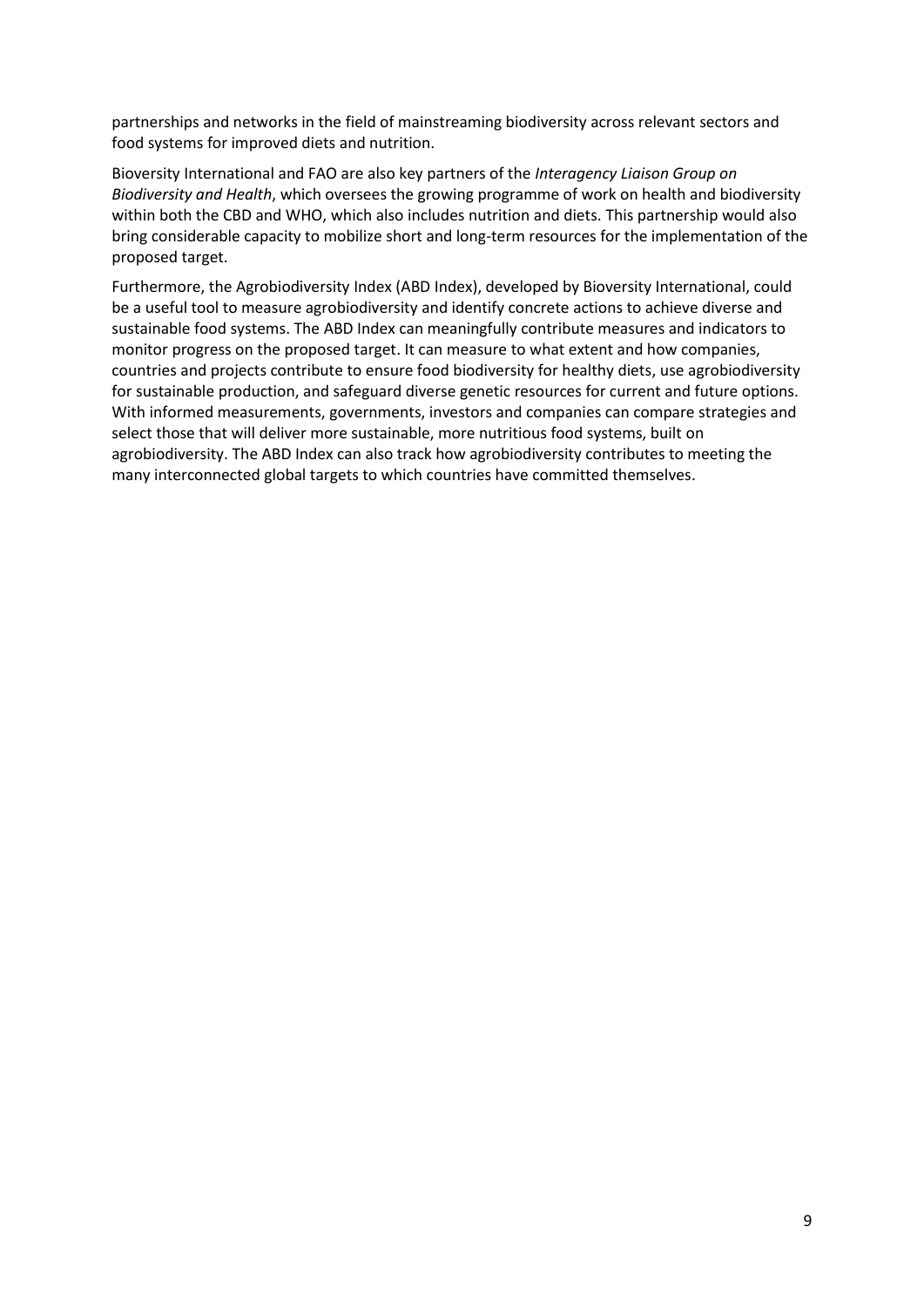#### **Specific Resources**

Bioversity International, 2017. *Mainstreaming Agrobiodiversity in Sustainable Food Systems: Scientific Foundations for an Agrobiodiversity Index.* Bioversity International, Rome, Italy. [https://www.bioversityinternational.org/fileadmin/user\\_upload/online\\_library/Mainstreaming\\_Agr](https://www.bioversityinternational.org/fileadmin/user_upload/online_library/Mainstreaming_Agrobiodiversity/Mainstreaming_Agrobiodiversity_Sustainable_Food_Systems_WEB.pdf) [obiodiversity/Mainstreaming\\_Agrobiodiversity\\_Sustainable\\_Food\\_Systems\\_WEB.pdf](https://www.bioversityinternational.org/fileadmin/user_upload/online_library/Mainstreaming_Agrobiodiversity/Mainstreaming_Agrobiodiversity_Sustainable_Food_Systems_WEB.pdf)

Caron et al., 2018. Food systems for sustainable development: proposals for a profound four-part transformation*. Agronomy for Sustainable Development* 38: 41. [https://doi.org/10.1007/s13593-](https://doi.org/10.1007/s13593-018-0519-1) [018-0519-1.](https://doi.org/10.1007/s13593-018-0519-1)

CBD Secretariat WG2020-01, July 2019. Non-paper 02 - Zero draft. *Proposal for a possible structure of a post 2020 Global Biodiversity Framework*. Secretariat of the Convention on Biological Diversity. Montreal. [https://www.cbd.int/doc/c/8dae/da44/fe68adcf0dc01ffe4cd3e9b3/non-paper-02-v0](https://www.cbd.int/doc/c/8dae/da44/fe68adcf0dc01ffe4cd3e9b3/non-paper-02-v0-en.pdf) [en.pdf](https://www.cbd.int/doc/c/8dae/da44/fe68adcf0dc01ffe4cd3e9b3/non-paper-02-v0-en.pdf)

CBD Secretariat, 2004. *Decision VII/32 on the programme of work of the Convention and the Millennium Development Goals*. Secretariat of the Convention on Biological Diversity, Montreal. <https://www.cbd.int/doc/decisions/cop-07/cop-07-dec-32-en.pdf>

CBD Secretariat, 2006. *Decision VIII/23 on Agricultural Biodiversity*. Secretariat of the Convention on Biological Diversity. Montreal[. https://www.cbd.int/doc/decisions/cop-08/cop-08-dec-23-en.pdf](https://www.cbd.int/doc/decisions/cop-08/cop-08-dec-23-en.pdf)

CBD Secretariat, 2016a. *Decision XIII/3 on Mainstreaming biodiversity in Agriculture, Forestry, Fisheries and Tourism*. Secretariat of the Convention on Biological Diversity. Montreal. <https://www.cbd.int/doc/decisions/cop-13/cop-13-dec-03-en.pdf>

CBD Secretariat, 2016b. *Decision XIII/6 on Biodiversity and Human Health*. Secretariat of the Convention on Biological Diversity. Montreal. [https://www.cbd.int/doc/decisions/cop-13/cop-13](https://www.cbd.int/doc/decisions/cop-13/cop-13-dec-06-en.pdf) [dec-06-en.pdf](https://www.cbd.int/doc/decisions/cop-13/cop-13-dec-06-en.pdf)

CBD Secretariat, 2018. *Decision XIV/4 on Health and Biodiversity*. Secretariat of the Convention on Biological Diversity. Montreal. <https://www.cbd.int/doc/decisions/cop-14/cop-14-dec-04-en.pdf>

Couzin-Frankel J., 2015. The supplement sleuth. *Science* 349 (6250: 780-783). DOI: 10.1126/science.349.6250.780[. https://science.sciencemag.org/content/349/6250/780](https://science.sciencemag.org/content/349/6250/780)

FAO, 1997. *The State of the World's Plant Genetic Resources for Food and Agriculture*. Food and Agriculture Organization of the United Nations, Rome.

FAO, 2014. *Building a common vision for sustainable food and agriculture: Principles and approaches*. FAO. Rome. <http://www.fao.org/3/a-i3940e.pdf>

FAO, 2018a. *Transforming Food and Agriculture to Achieve the SDGs: 20 Interconnected Actions to Guide Decision-Makers.* FAO. Rome.<http://www.fao.org/3/I9900EN/i9900en.pdf>

FAO, 2018b. *Biodiversity for Sustainable Agriculture: FAO's work on biodiversity for food and agriculture*. FAO. Rome.<http://www.fao.org/3/ca2227en/CA2227EN.pdf>

FAO, 2019a. *The State of the World's Biodiversity for Food and Agriculture.* J. Bélanger & D. Pilling (eds.). FAO Commission on Genetic Resources for Food and Agriculture Assessments. Rome. 572 pp. <http://www.fao.org/3/CA3129EN/CA3129EN.pdf>

FAO, 2019b. Scaling Up Agroecology to Achieve the Sustainable Development Goals. *Proceedings of the 2nd FAO International Symposium on Agroecology*, 3 - 5 April 2018, Rome. FAO, 2019, 416p. Licence: CC BY-NC-SA 3.0 IGO[. http://www.fao.org/3/ca3666en/ca3666en.pdf](http://www.fao.org/3/ca3666en/ca3666en.pdf)

FAO, IFAD, UNICEF, WFP and WHO, 2019. *The State of Food Security and Nutrition in the World 2019. Safeguarding against economic slowdowns and downturns*. FAO. Rome. <https://www.unicef.org/media/55921/file/SOFI-2019-full-report.pdf>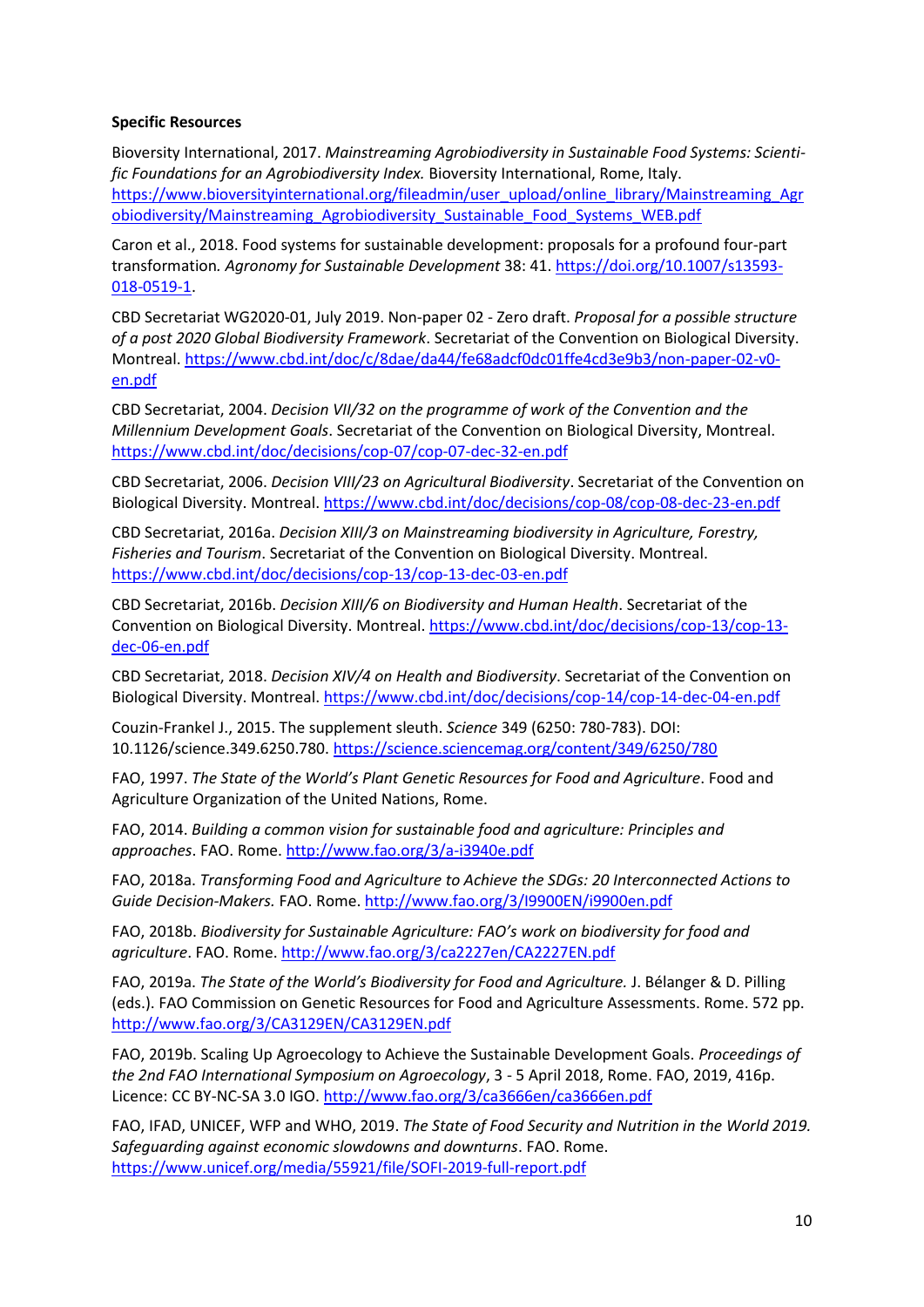Fowler, C., 1994. *Unnatural selection: technology, politics and plant evolution*. Gordon and Breach Science Publishers, Yverdon, Switzerland.

Guallar E., Stranges S., Mulrow C., Appel L.J., Miller E.R., 2013. Enough Is Enough: Stop Wasting Money on Vitamin and Mineral Supplements. *Annals of Internal Medicines*. Editorials. 159(12):850- 851. DOI: 10.7326/0003-4819-159-12-201312170-00011.

[https://annals.org/aim/fullarticle/1789253/enough-enough-stop-wasting-money-vitamin-mineral](https://annals.org/aim/fullarticle/1789253/enough-enough-stop-wasting-money-vitamin-mineral-supplements)[supplements](https://annals.org/aim/fullarticle/1789253/enough-enough-stop-wasting-money-vitamin-mineral-supplements)

HLPE, 2017a. *2nd Note on Critical and Emerging Issues for Food Security and Nutrition*. A note by the High Level Panel of Experts on Food Security and Nutrition of the Committee on World Food Security, Rome[. http://www.fao.org/fileadmin/user\\_upload/hlpe/hlpe\\_documents/Critical-](http://www.fao.org/fileadmin/user_upload/hlpe/hlpe_documents/Critical-Emerging-Issues-2016/HLPE_Note-to-CFS_Critical-and-Emerging-Issues-2nd-Edition__27-April-2017_.pdf)[Emerging-Issues-2016/HLPE\\_Note-to-CFS\\_Critical-and-Emerging-Issues-2nd-Edition\\_\\_27-April-](http://www.fao.org/fileadmin/user_upload/hlpe/hlpe_documents/Critical-Emerging-Issues-2016/HLPE_Note-to-CFS_Critical-and-Emerging-Issues-2nd-Edition__27-April-2017_.pdf)[2017\\_.pdf\)](http://www.fao.org/fileadmin/user_upload/hlpe/hlpe_documents/Critical-Emerging-Issues-2016/HLPE_Note-to-CFS_Critical-and-Emerging-Issues-2nd-Edition__27-April-2017_.pdf)

HLPE, 2017b. *Nutrition and food systems*. A report by the High Level Panel of Experts of Food Security and Nutrition of the Committee on World Food Security. Report 12. Rome. <http://www.fao.org/3/a-i7846e.pdf>

Hunter, D., Borelli, T., Beltrame, D.M.O., Oliveira, C.N.S., Coradin, L., Wasike, V.W., Wasilwa, L., Mwai, J., Manjella, A., Samarasinghe, G.W.L., Madhujith, T., Nadeeshani, H.V.H., Tan, A., Tuğrul Ay, S., Güzelsoy N., Lauridsen, N., Gee, E. and Tartanac, F., 2019. The potential of neglected and underutilized species for improving diets and nutrition. Special issue on orphan crops: Contributions to current and future agriculture. *Planta* 250(3): 709–729. [https://doi.org/10.1007/s00425-019-](https://doi.org/10.1007/s00425-019-03169-4) [03169-4](https://doi.org/10.1007/s00425-019-03169-4)

IPES-Food, 2016. *From uniformity to diversity: a paradigm shift from industrial agriculture to diversified agroecological systems.* IPES-Food - International Panel of Experts on Sustainable Food Systems., Brussels, Belgium. [http://www.ipes-](http://www.ipes-ood.org/_img/upload/files/UniformityToDiversity_FULL.pdf)

[ood.org/\\_img/upload/files/UniformityToDiversity\\_FULL.pdf](http://www.ipes-ood.org/_img/upload/files/UniformityToDiversity_FULL.pdf)

IPBES, 2019. Summary for policymakers of the global assessment report on biodiversity and ecosystem services of the Intergovernmental Science-Policy Platform on Biodiversity and Ecosystem Services. S. Díaz, J. Settele, E. S. Brondizio E.S., H. T. Ngo, M. Guèze, J. Agard, A. Arneth, P. Balvanera, K. A. Brauman, S. H. M. Butchart, K. M. A. Chan, L. A. Garibaldi, K. Ichii, J. Liu, S. M. Subramanian, G. F. Midgley, P. Miloslavich, Z. Molnár, D. Obura, A. Pfaff, S. Polasky, A. Purvis, J. Razzaque, B. Reyers, R. Roy Chowdhury, Y. J. Shin, I. J. Visseren-Hamakers, K. J. Willis, and C. N. Zayas (eds.). IPBES secretariat, Bonn, Germany. [https://www.ipbes.net/global-assessment-report-biodiversity](https://www.ipbes.net/global-assessment-report-biodiversity-ecosystem-services)[ecosystem-services](https://www.ipbes.net/global-assessment-report-biodiversity-ecosystem-services)

Khoury CK, Bjorkmanc AD, Dempewolf H, Ramirez-Villegasa J, Guarino L, Jarvis A, Riesebergd LH, Struik PC, 2014. Increasing homogeneity in global food supplies and the implications for food security. *Proc Natl Acad Sci* USA 111(11):4001–4006.<https://doi.org/10.1073/pnas.1313490111>

Mijatovic D., Sakalian M. and Hodgkin T., 2018. *Mainstreaming Biodiversity in Production Landscapes.* United Nations Environment Programme.

[https://wedocs.unep.org/bitstream/handle/20.500.11822/26878/biodivers\\_production.pdf?sequen](https://wedocs.unep.org/bitstream/handle/20.500.11822/26878/biodivers_production.pdf?sequence=1&isAllowed=y) [ce=1&isAllowed=y](https://wedocs.unep.org/bitstream/handle/20.500.11822/26878/biodivers_production.pdf?sequence=1&isAllowed=y)

Rockström, J., W. Steffen, K. Noone, Å. Persson, F. S. Chapin, III, E. Lambin, T. M. Lenton, M. Scheffer, C. Folke, H. Schellnhuber, B. Nykvist, C. A. De Wit, T. Hughes, S. van der Leeuw, H. Rodhe, S. Sörlin, P. K. Snyder, R. Costanza, U. Svedin, M. Falkenmark, L. Karlberg, R. W. Corell, V. J. Fabry, J. Hansen, B. Walker, D. Liverman, K. Richardson, P. Crutzen, and J. Foley., 2009. Planetary boundaries: exploring the safe operating space for humanity. *Ecology and Society* 14(2): 32. <http://www.ecologyandsociety.org/vol14/iss2/art32/>